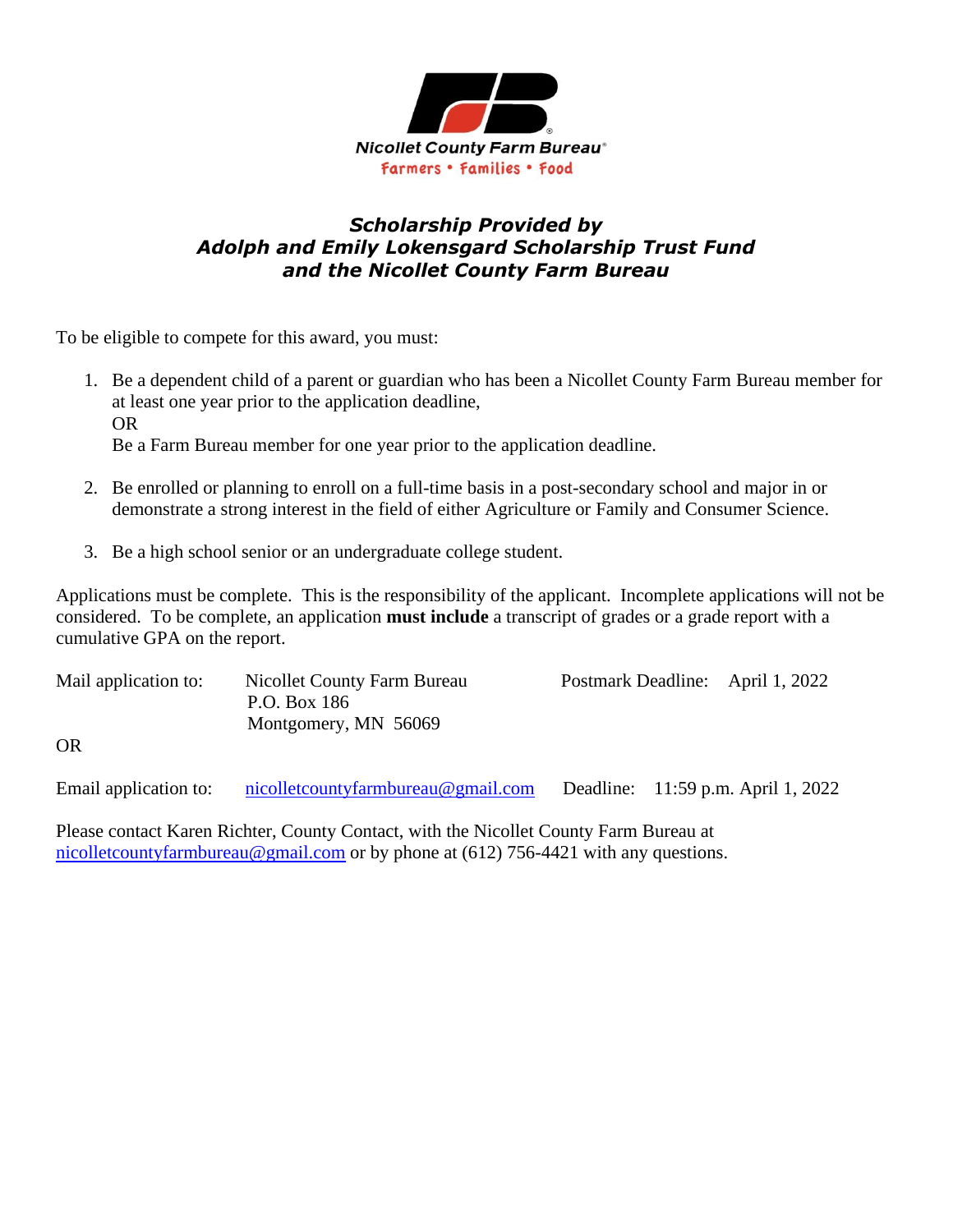**Lokensgard Trust/Nicollet County Farm Bureau Scholarship Application** Office Use Only

| PERSONAL INFORMATION                   | $ID#$ <sub>___________</sub>                                                                                                                                                                           |                                   |  |
|----------------------------------------|--------------------------------------------------------------------------------------------------------------------------------------------------------------------------------------------------------|-----------------------------------|--|
| Name:                                  |                                                                                                                                                                                                        |                                   |  |
|                                        |                                                                                                                                                                                                        |                                   |  |
|                                        |                                                                                                                                                                                                        |                                   |  |
| Phone: Cell: Cell: Email: Email: 2008. |                                                                                                                                                                                                        |                                   |  |
|                                        |                                                                                                                                                                                                        |                                   |  |
| Mother/Parent/Guardian:                |                                                                                                                                                                                                        |                                   |  |
|                                        |                                                                                                                                                                                                        |                                   |  |
| <b>HIGH SCHOOL INFORMATION</b>         |                                                                                                                                                                                                        |                                   |  |
|                                        |                                                                                                                                                                                                        |                                   |  |
|                                        |                                                                                                                                                                                                        |                                   |  |
| Provide scores if available:           |                                                                                                                                                                                                        |                                   |  |
|                                        |                                                                                                                                                                                                        |                                   |  |
|                                        |                                                                                                                                                                                                        | <b>Include Current Transcript</b> |  |
|                                        |                                                                                                                                                                                                        |                                   |  |
|                                        |                                                                                                                                                                                                        |                                   |  |
|                                        |                                                                                                                                                                                                        |                                   |  |
| <b>COLLEGE INFORMATION</b>             |                                                                                                                                                                                                        |                                   |  |
|                                        |                                                                                                                                                                                                        |                                   |  |
|                                        |                                                                                                                                                                                                        |                                   |  |
| Year in school this fall:              | $\overline{\phantom{a}}$ and $\overline{\phantom{a}}$ and $\overline{\phantom{a}}$ and $\overline{\phantom{a}}$ and $\overline{\phantom{a}}$ and $\overline{\phantom{a}}$ and $\overline{\phantom{a}}$ |                                   |  |

Office Use Only

| R/C | <b>GPA</b> | <b>TC</b> | <b>PD</b> | A/W |  |
|-----|------------|-----------|-----------|-----|--|
|     |            |           |           |     |  |
|     |            |           |           |     |  |
|     |            |           |           |     |  |